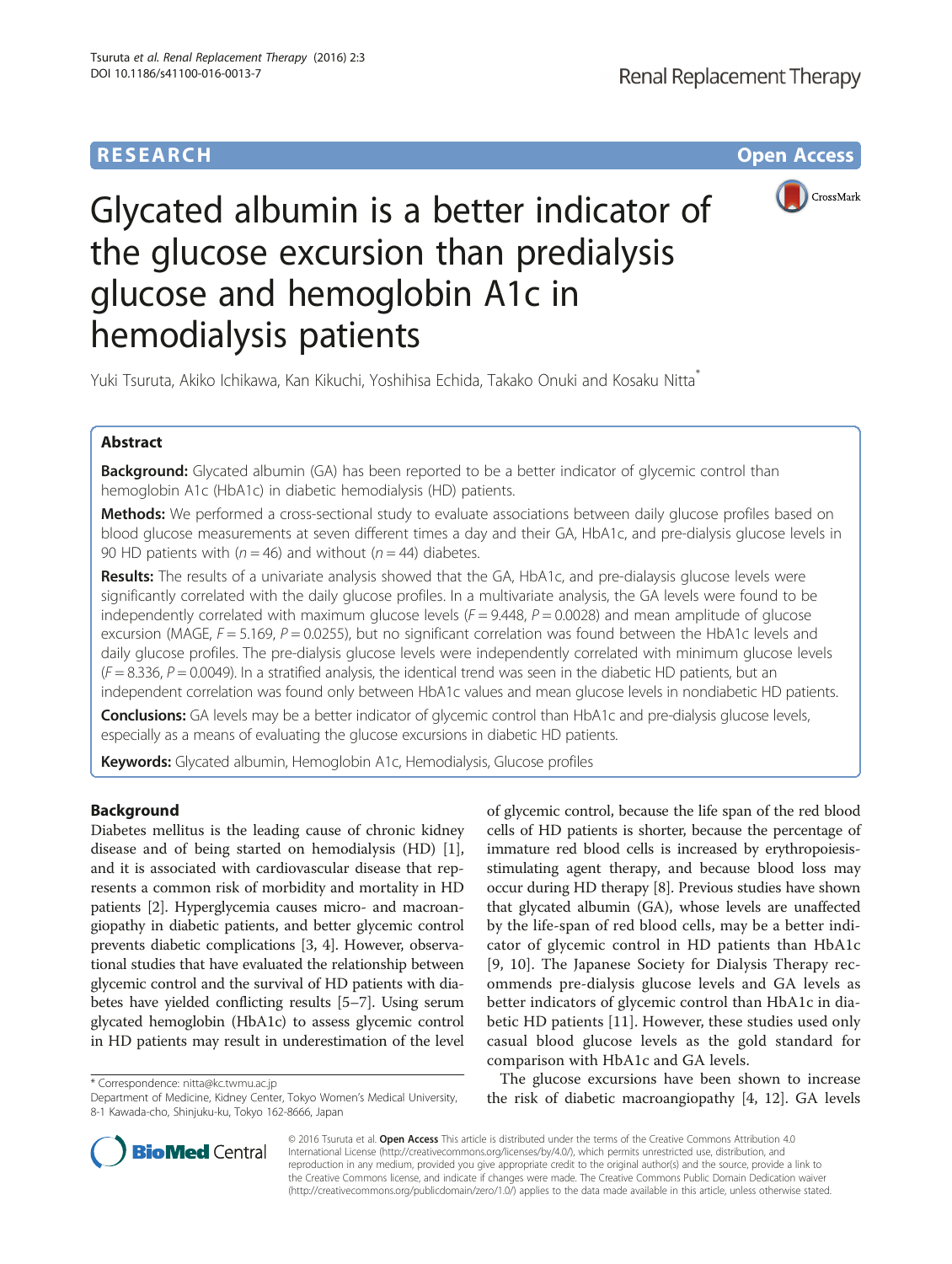have been reported to be more useful indicator of glycemic control, especially as a means of evaluating postprandial glycemic excursion than HbA1c in diabetic patients without nephropathy [\[13](#page-4-0)]. The aim of this study was to investigate associations between the pre-dialysis glucose, HbA1c, GA levels of HD patients, and their daily glucose profiles.

### **Methods**

#### **Subjects**

We performed a cross-sectional study of 90 HD patients who had been admitted to Shinjuku Ishikawa Hospital. Patients who had inflammatory disease, gastrointestinal hemorrhage, or malignant disease were excluded. Patients capable of an oral diet were included in this study, and they were mostly admitted because of vascular access trouble and social problem. The glucose-lowering therapy of the subjects had been unchanged for at least 3 months prior to enroll into this study.

After a full explanation of this study, written informed consent was obtained from each patient. The study was performed in accordance with the Declaration of Helsinki and the Principles of Good Clinical Practice, and the Institutional Research Ethics Committee approved the study protocol.

### Biochemical measurements

All blood samples for biochemical measurements were collected before the first HD session after hospital admission. HbA1c, GA, and the other parameters were measured at reference laboratories (SRL Inc., Tokyo, Japan). The daily glucose profile was based on measurements made by medical staff before and 2 h after each meal and at bedtime, and the data was used to calculate the mean, minimum (Min), maximum (Max) glucose levels, and the mean amplitude of glucose excursion (MAGE) [\[14](#page-4-0)].

#### Statistical analysis

Continuous variables are reported as the mean ± SD, and categorical variables are reported as percentages unless otherwise stated. The relationships among continuous variables were analyzed by the Pearson correlation test. A multiple linear regression analysis was performed to evaluate the relationships among glycated protein levels and various parameters of the daily glucose profile. P values less than 0.05 were considered to indicate statistical significance. All analyses were performed with the JMP for Windows software program (SAS Institute, Cary, NC, USA).

#### Results

A total of 90 HD patients were enrolled in this study. Their baseline characteristics, including laboratory data, are shown in Table 1. The mean age of the subjects was  $68.8 \pm 12.1$  years, and their mean HD vintage was 115.8 ± 166.1 months. The patients who were started on HD therapy because of diabetic nephropathy accounted for 43.3 %, and patients diagnosed with type 2 diabetes accounted for 51.1 %. The baseline characteristics of the diabetic and nondiabetic HD patients are also shown in Table 1. Whereas the serum creatinine levels were significantly lower in the diabetic HD patients, the BMI and blood urea nitrogen levels tended to be higher but did not reach statistical significance. Oral hypoglycemic agents were being used to treat 28.3 % of the diabetic HD patients, and 26 % were on insulin therapy. Their glycemic parameters, including the Min, mean, Max glucose levels, Max-Min glucose levels, and MAGE values are shown in Table [2](#page-2-0). All parameters, particularly the

Table 1 Baseline demographic data and clinical characteristics of the enrolled hemodialysis patients

|                                             | All patients ( $n = 90$ ) | Diabetic patients ( $n = 46$ ) | Nondiabetic patients ( $n = 44$ ) | $P$ value <sup>a</sup><br>0.0536 |  |
|---------------------------------------------|---------------------------|--------------------------------|-----------------------------------|----------------------------------|--|
| Age (years)                                 | $68.8 \pm 12.1$           | $66.3 \pm 11.4$                | $71.3 \pm 12.5$                   |                                  |  |
| Gender (male)                               | 66.6                      | 73.9                           | 59.1                              | 0.135                            |  |
| Hemodialysis vintage (months)               | $115.8 \pm 166.1$         | $102.4 \pm 194.9$              | $129.4 \pm 131.2$                 | 0.447                            |  |
| Body mass index ( $\text{kg/m}^2$ )         | $21.2 \pm 3.9$            | $22.0 \pm 4.4$                 | $20.4 \pm 3.1$                    | 0.0596                           |  |
| Hemoglobin (g/dl)                           | $9.9 \pm 1.4$             | $10.2 \pm 1.4$                 | $9.6 \pm 1.5$                     | 0.062                            |  |
| Albumin (q/dl)                              | $3.3 \pm 0.4$             | $3.3 \pm 0.4$                  | $3.3 \pm 0.4$                     | 0.7119                           |  |
| Blood urea nitrogen (mg/dl)                 | $60.1 \pm 17.8$           | $62.1 \pm 18.7$                | $58.0 \pm 16.8$                   | 0.2767                           |  |
| Creatinine (mg/dl)                          | $9.7 \pm 3.1$             | $9.1 \pm 3.0$                  | $10.4 \pm 3.2$                    | 0.0480                           |  |
| Diabetes (%)                                | 51.1                      | 100                            | $\Omega$                          | < 0.0001                         |  |
| Oral hypoglycemic agent (%)                 | 14.4                      | 28.3                           | $\Omega$                          | < 0.0001                         |  |
| Insulin (%)                                 | 13.3                      | 26.1                           | $\Omega$                          | < 0.0001                         |  |
| Erythropoiesis-stimulating agents (IU/week) | $5270.8 \pm 4186.5$       | $5225.5 \pm 4428.9$            | $5318.2 \pm 3968.0$               | 0.9171                           |  |

Variables are presented as mean ± SD

<sup>a</sup>Diabetic patients vs nondiabetic patients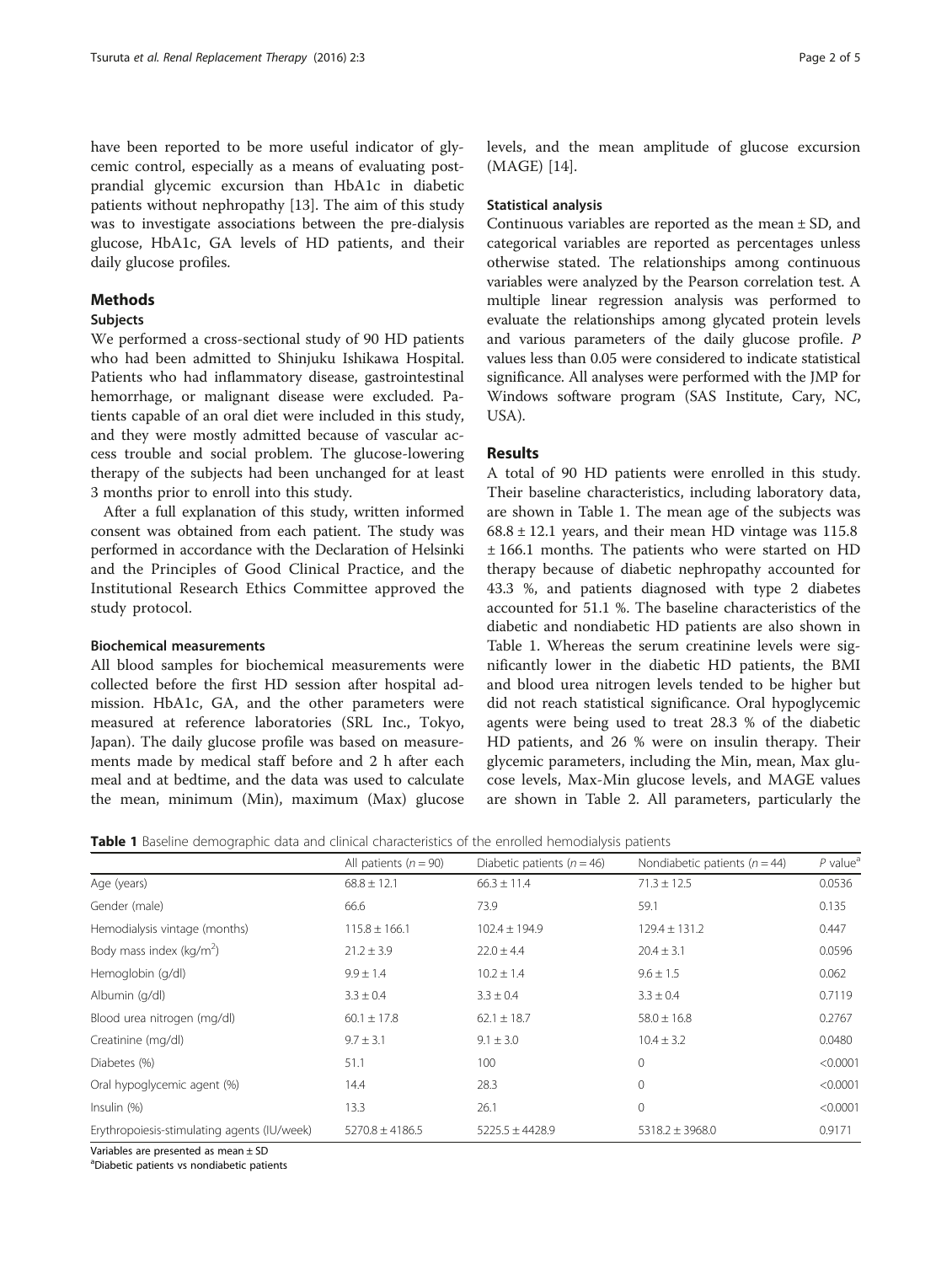|                              | All patients ( $n = 90$ ) | Diabetic patients ( $n = 46$ ) | Nondiabetic patients ( $n = 44$ ) | $P$ value <sup>a</sup> |  |
|------------------------------|---------------------------|--------------------------------|-----------------------------------|------------------------|--|
| Min glucose (mg/dl)          | $109.1 \pm 31.3$          | $120.5 \pm 34.7$               | $97.2 + 22.0$                     | < 0.001                |  |
| Mean glucose (mg/dl)         | $152.3 \pm 38.6$          | $175.5 + 38.6$                 | $128.0 + 18.2$                    | < 0.001                |  |
| Max glucose (mg/dl)          | $203.4 + 62.0$            | $241.9 + 61.2$                 | $163.2 + 28.3$                    | < 0.001                |  |
| Max-Min glucose (mg/dl)      | $100.3 + 58.9$            | 130.6 + 64.9                   | $68.7 + 27.8$                     | < 0.001                |  |
| MAGE                         | $66.8 + 38.3$             | $85.4 + 42.1$                  | $47.4 + 20.7$                     | < 0.001                |  |
| Pre-dialysis glucose (mg/dl) | $144.6 + 49.6$            | $165.2 + 56.3$                 | $123.2 + 29.1$                    | < 0.001                |  |
| HbA1c (%)                    | $5.4 + 0.9$               | $5.8 + 1.1$                    | $4.9 + 0.5$                       | < 0.001                |  |
| GA (%)                       | $19.1 + 4.7$              | $71.9 + 4.7$                   | $16.1 \pm 2.4$                    | < 0.001                |  |

<span id="page-2-0"></span>Table 2 Glycemic control parameters among the enrolled hemodialysis patients

Variables are presented as mean ± SD

Min minimum, Max maximum, MAGE mean amplitude of glucose excursion, HbA1c hemoglobin A1c, GA glycated albumin <sup>a</sup>Diabetic patients vs nondiabetic patients

Max glucose levels and MAGE values, were higher in the diabetic HD patients. The pre-dialysis glucose levels were close with the mean glucose levels.

## Glycated albumin, HbA1c, and pre-dialysis glucose levels in all patients

The GA values, HbA1c values, and pre-dialysis glucose levels of the subjects as a whole were correlated with their daily glucose profiles (Table 3).

The GA levels, HbA1c levels, and pre-dialysis glucose levels of the subjects as a whole were correlated with their daily glucose profiles (Table 3). In univariate analysis, the HbA1c values were strongly correlated with

the mean glucose levels as a whole. The pre-dialysis glucose levels were also significantly correlated with the Min and mean glucose levels. The GA values, on the other hand, were strongly correlated with the Max glucose levels as well as with the mean glucose levels.

Accordingly to the multivariate analysis, the GA values were independently correlated with the Max glucose levels and MAGE values, and the strongest correlation was found between the GA values and Max glucose levels, but a significant correlation was not found between the HbA1c values and daily glucose profiles. The pre-dialysis glucose levels were independently correlated with the Min glucose levels.

Table 3 Association between the indicators of glycemic control and parameters of daily glucose profiles in hemodialysis patients with and without diabetes

|                              | Parameters                           | All patients ( $n = 90$ ) |                    |              | Diabetic patients ( $n = 46$ ) |                |                          |              | Non diabetic patients ( $n = 44$ ) |                |                                 |              |        |
|------------------------------|--------------------------------------|---------------------------|--------------------|--------------|--------------------------------|----------------|--------------------------|--------------|------------------------------------|----------------|---------------------------------|--------------|--------|
| Factors                      |                                      | Univariate                |                    | Multivariate |                                | Univariate     |                          | Multivariate |                                    | Univariate     |                                 | Multivariate |        |
|                              |                                      | R <sub>2</sub>            | P                  | F            | P                              | R <sub>2</sub> | P                        |              | P                                  | R <sub>2</sub> | P                               |              | P      |
| GA (%)                       | Min glucose (mg/dl)                  |                           | 0.216 < 0.0001     | 0.917        | 0.341                          |                | 0.174 0.004              | 1.167        | 0.2863                             | 0.000          | 0.941                           | 0.459        | 0.502  |
|                              | Mean glucose (mg/dl)                 |                           | 0.532 < 0.0001     | 2.665        |                                |                | $0.1063$ $0.385$ <0.0001 | 1.334        |                                    |                | 0.2548 0.098 0.0383             | 0.848        | 0.3627 |
|                              | Max glucose (mg/dl)                  | 0.511                     | < 0.0001           | 9.448        | 0.0028 0.329                   |                | < 0.0001                 |              | 7.906 0.0075                       | 0.122          | 0.0201                          | 0.012        | 0.9152 |
|                              | MAGE                                 | 0.286                     | < 0.0001           | 5.169        | 0.0255                         | 0.111          | 0.0235                   | 6.349        | 0.0157                             |                | 0.114 0.0253 0.821              |              | 0.3705 |
|                              | Max-Min glucose (mg/dl)              |                           | 0.323 < 0.0001     |              |                                |                | 0.136 0.0118             |              |                                    |                | 0.124 0.0192                    |              |        |
| $HbA1c$ (%)                  | Min glucose (mg/dl)                  |                           | $0.363$ <0.0001    | 2.726        |                                |                | $0.1024$ $0.385$ <0.0001 | 1.849        | 0.1814                             | 0.027          | 0.2861                          | 0.0018       | 0.9664 |
|                              | Mean glucose (mg/dl)                 | 0.501                     | < 0.0001           | 3.751        |                                |                | $0.0561$ $0.363$ <0.0001 |              |                                    |                | 0.636 0.4299 0.274 0.0003       | 8.259        | 0.0066 |
|                              | Max glucose (mg/dl)                  | 0.393                     | < 0.0001           | 2.957        |                                |                | 0.0892 0.226 0.0008      |              | 2.995 0.0910 0.181                 |                | 0.0040                          | 1.898        | 0.1761 |
|                              | MAGE                                 | 0.171                     | < 0.0001           | 2.817        |                                |                | 0.0970 0.038 0.1918      | 2.959        |                                    |                | 0.0930 0.122 0.0200 2.889       |              | 0.0972 |
|                              | Max-Min glucose (mg/dl)              |                           | $0.169$ < $0.0001$ |              |                                |                | 0.032 0.2334             |              |                                    |                | 0.118 0.0223                    |              |        |
| Pre-dialysis glucose (mg/dl) | Min glucose (mg/dl)                  |                           | 0.363 < 0.0001     |              | 8.336 0.0049                   |                | $0.435 \le 0.0001$       | 9.730        | 0.0033                             |                | 0.014 0.4449                    | 0.043        | 0.8366 |
|                              | Mean glucose (mg/dl)                 |                           | 0.376 < 0.0001     |              | 0.950 0.3324 0.262 0.0003      |                |                          |              |                                    |                | 0.012 0.9150 0.168 0.0058 1.198 |              | 0.2804 |
|                              | Max glucose (mg/dl)                  | 0.312                     | < 0.0001           | 0.802        | 0.3729 0.167 0.0049            |                |                          | 0.139        |                                    |                | 0.7114 0.182 0.0039             | 0.001        | 0.9724 |
|                              | MAGE                                 |                           | 0.147 0.0002       | 0.259        |                                |                | 0.6124 0.034 0.2190      | 0.009        | 0.9266                             | 0.127          | 0.0174 0.531                    |              | 0.4705 |
|                              | Max-Min glucose (mg/dl) 0.142 0.0003 |                           |                    |              |                                |                | 0.027 0.2773             |              |                                    |                | 0.132 0.0153                    |              |        |

Pearson correlation test was performed for univariate analysis. Multiple linear regression analysis was performed for multivariate analysis

GA glycated albumin, HbA1c hemoglobin A1c, MAGE mean amplitude of glucose excursion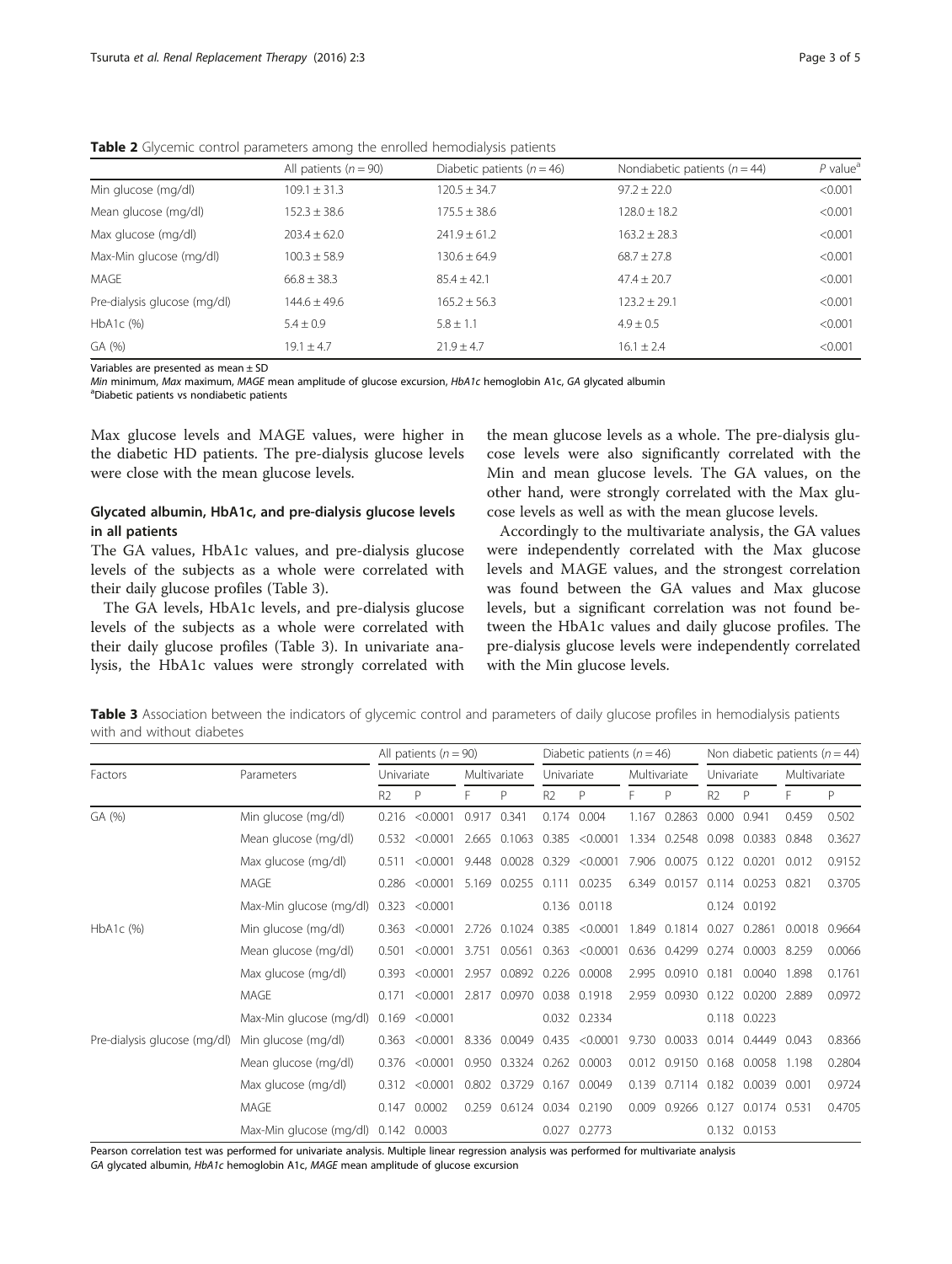

#### Diabetic patients and nondiabetic patients

As shown in Fig. 1, the GA values of the diabetic HD patients were correlated with their HbA1c values ( $r = 0.697$ ,  $P < 0.0001$ ), but not of the nondiabetic HD patients  $(r = 0.252, P = 0.0984)$ . The GA/HbA1c ratio was 3.1 in the diabetic HD patients.

The relationship of each indicator of glucose control and the Min, mean, Max glucose levels, and MAGE values of diabetic and nondiabetic HD patients is also shown in Table [3.](#page-2-0) The GA values, HbA1c values, and pre-dialysis glucose levels were correlated with the daily glucose profile in diabetic patients similar in all subjects. The identical trend was seen in multivariate analysis that the independently correlation was found in the GA values with Max glucose levels and MAGE values, which show the glucose excursion, and pre-dialysis glucose levels with the Min glucose levels. In contrast, the correlation of daily glucose profiles and GA values was weaker than the correlation between the HbA1c values and pre-dialysis glucose levels in nondiabetic HD patients. The results of the multivariate analysis did not show any independent correlation between the GA values, pre-dialysis glucose levels, and their daily glucose profiles in nondiabetic HD patients. On the other hand, the HbA1c values were independently correlated with the mean glucose levels in nondiabetic HD patients.

### **Discussion**

The results of this study showed significant correlations between the pre-dialysis glucose, HbA1c values, and GA values and their daily glucose profiles in HD patients. They also showed that only the GA levels were independently correlated with the glucose excursions.

Since the lifespan of erythrocytes is approximately 120 days, serum HbA1c levels reflect blood glucose levels over the preceding several months. GA levels are

used as an indicator of short-term glycemic control, because metabolic albumin turnover is faster than hemoglobin turnover; albumin has a lifespan of approximately 17 to 23 days. Furthermore, large blood glucose fluctuation could enhance the glycation and oxidation reaction of albumin, followed by increases in GA levels. Moreover, hyperglycemia has been reported to reduce erythrocyte survival [[15\]](#page-4-0). Since diabetic HD patients have many factors that affect their serum HbA1c levels, their GA levels were better indicator of glycemic control, especially of the glucose excursions than HbA1c in HD patients who have a large glucose fluctuation. We did not find a correlation between hemoglobin, ESA use and HbA1c, serum albumin and GA that have been reported by previous studies [\[9, 10\]](#page-4-0). However, the GA/HbA1c ratio in the present study was higher than reported in a previous study [[13](#page-4-0)].

A large cohort study of 1484 HD patients reported finding that poor glycemic control of maintenance HD patients was not associated with their mortality [[7\]](#page-4-0). This study used casual glucose and HbA1c levels as the indicator of glycemic control, and this cohort included nondiabetic HD patients, and their HbA1c levels were generally low. The GA, HbA1c, and pre-dialysis glucose levels in our study were not correlated with their glucose excursions of nondiabetic HD patients. One of the potential reasons for this finding is that the glucose levels in nondiabetic HD patients fluctuated within a narrow range. The results of other studies that investigated the impact of HbA1c on the survival of HD patients showed only extremely high or low HbA1c levels were associated with longer survival [[5, 6](#page-4-0)]. Thus, the optimal target glycemic control to improve the survival of diabetic HD patients is still unknown [[16\]](#page-4-0). It is well known that postprandial hyperglycemia in diabetic patients is associated with the progression of diabetic macroangiopathy [[17, 18\]](#page-4-0). Our data showed that GA levels were a better indicator of the glucose fluctuations. A few recent studies have reported finding that high GA levels were associated with increased mortality in diabetic HD patients [[19, 20](#page-4-0)].

Our study had several limitations. First, only hospitalized patients were enrolled as subjects. The hospital diet provided 30–35 kcal/kg/day, and since it may have differed from the subjects' usual diet, the difference may have affected their daily glycemic profiles. Second, the daily glucose profiles were based on a seven-point blood glucose measurement a day, and a continuous glucosemonitoring system, which provides continuous detailed records of glucose levels, may have provided more accurate information.

## Conclusions

HbA1c and pre-dialysis glucose levels were affected by the daily glucose profiles in diabetic HD patients. The